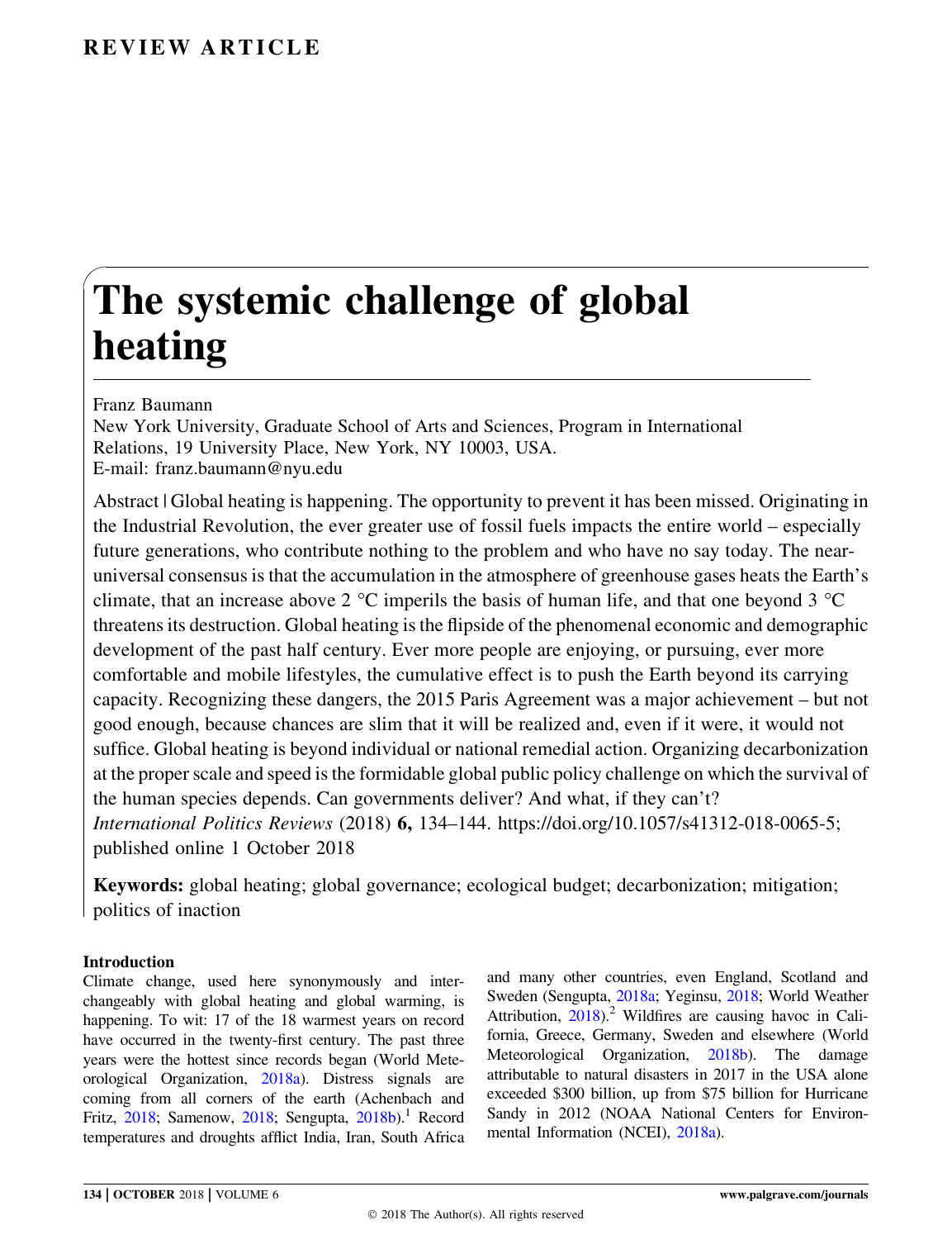The opportunity to prevent global heating has been missed, and the task now is mitigation as well as adaptation – and limiting the political fallout. Global heating will harm, perhaps destroy, the basis of human life on earth. Unknown is the timing and extent of the damage to nature and, as a result, to societies, economies and polities. Global heating is beyond human experience and comprehension. Its origins lie in the Industrial Revolution. Its impact is global, extending far into the future and affecting mostly future generations, the poor as well as other species – those who contribute little or nothing to the problem, and who have no say in today's actions and inactions that impact them profoundly.

Politics, whether in autocracies or democracies, happens in the present. With the populist fallout from globalization, the contest over ideas, goals and resources has gradually become more parochial, transactional and short term. Choreographing multilateral cooperation is a difficult endeavor in the best of times; now it is embarked on by few and resisted by many. Advocating immediate sacrifices for uncertain future benefits is politically treacherous, no matter that the future cost of today's inaction will be steep. Because today's decision makers will not have to live with the outcomes of their choices, the ''tragedy of the horizon" results, namely the short-sightedness baked into contemporary economic and political systems (Carney, [2015](#page-8-0)). Since mitigation costs are due now, yet benefits accrue in future, climate change is politically framed mainly in economic terms – how much is the current generation willing to pay – rather than as a matter of environmental preservation or risk management.

The "urgent threat of climate change" was recognized by all 180 countries that have to date ratified the 2015 Paris Agreement (Paris Agreement, Preamble). It cannot get more universal than that. Nonetheless, agreeing on a problem and setting targets for remedial action are necessary but in themselves insufficient steps.

The solution to global heating is simple: decarbonization. That means reducing to zero current carbon dioxide  $(CO<sub>2</sub>)$  emissions into the atmosphere, and removing from the atmosphere the carbon dioxide already stored there.

Organizing decarbonization at the proper scale and speed is the formidable global public policy challenge on which the survival of the human species depends. Scientific, technical and financial solutions are available or within reach. The question is whether timely and effective policy action will be taken both individually and collectively by the largest carbon emitters, namely OECD countries plus China, India and Russia. Open, too, is if in the process the rules-based international order can be preserved; also decent, competent and democratic states where they now exist.

In normal disputes, time and compromise are the two main ingredients of successful conflict resolution. Whether in personal life or in politics, time does heal wounds and offers the space for solutions to emerge. Unfortunately, in dealing with global heating, time is not an effective tool, because we are running out of it. As one of the first scientific assessments of the relationship between carbon dioxide and global heating noted already in 1979: ''A waitand-see policy may mean waiting until it is too late'' (National Academy of Sciences, [1979\)](#page-8-0).

Secondly, conventional conflicts can be resolved through dialog and compromise. Not so global heating. Nature does not negotiate, nor does it compromise. Arguments within and between countries are of no concern for the Earth. It has been said that we are the first generation to feel the impact of climate change, and the last generation that can do something about it.

This paper surveys the gap between the scientific understanding of the climate challenge and the discernible policy action. It then reviews the scale of the task and concludes with questions regarding the consequences of an inadequate policy response.

### Climate Change and the Genesis of a Global Public Policy Problem

Global heating is the result of too many greenhouse gases – mainly carbon dioxide  $(CO<sub>2</sub>)$  (Le Quéré *et al*, [2017\)](#page-8-0) but also methane  $(CH<sub>4</sub>)$  (Bousquet *et al*, [2006\)](#page-8-0) and other gases – in the atmosphere, about one-third of which historically contributed by deforestation, two-thirds by the burning of fossil fuels. Global heating disrupts weather patterns (Herring et al, [2017\)](#page-8-0), accelerates desertification, leads to sea-level rise (Clark et al, [2016;](#page-8-0) Nauels et al, [2017](#page-9-0); Mengel et al, [2018](#page-8-0)) destroys biodiversity (Barnosky et al, [2011;](#page-8-0) Crowley and North, [1988](#page-8-0)), and threatens the production of staples, such as rice, corn and wheat (Tack et al, [2015;](#page-9-0) Zhu et al, [2018](#page-10-0)). Further, it acidifies oceans, which reduces not only marine biodiversity but also their ability to function as a sink for about  $25\%$  of current  $CO<sub>2</sub>$  emissions. In short, pressures engendered by humans are putting the Earth system at high risk of being pushed beyond its boundaries (Rockström et al, [2009\)](#page-9-0). Humanity's destabilization of the Earth's fundamental life-support systems has made humans the dominant geophysical force. The 11,500-year Holocene epoch, that allowed human civilization to develop and flourish, is ending (or has ended already), to be succeeded by an uncharted, unpredictable geological epoch, the Anthropocene, named after its dominant force, humans (Crutzen, [2002](#page-8-0)). This, to be sure, is a concept larger than individuals, communities, regions, nation states or international organizations. The Earth is now a single, total system undergoing worldshattering, human-induced change. Never have humans been more powerful or wealthier, and the question is if these assets can be deployed purposefully to change the way humans interact with nature and thus to safeguard humanity's survival as a species.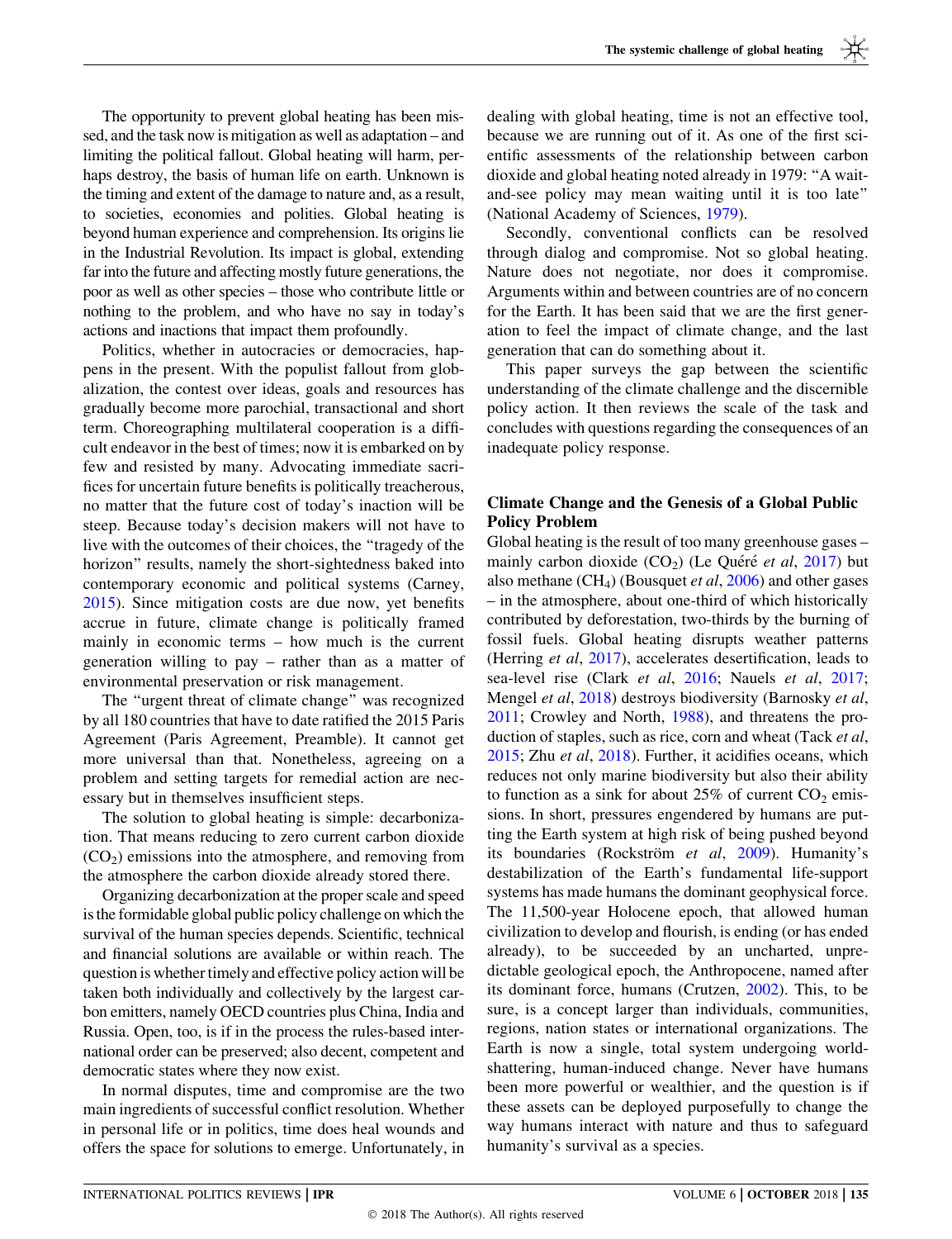For hundreds of thousands of years, atmospheric levels of  $CO<sub>2</sub>$  were between 180 and 280 parts per million. They are now over 410 parts per million, and they keep rising. The aggregate emissions of the two centuries from 1751 to 1950 were less than those of the past 7 years. From 1945 to 2016, they increased ninefold. Today's concentrations have not been seen in at least 800,000 years and the average rate of increase in greenhouse gases in the atmosphere ''over the past century exceeds any observed rate of change over the previous 20,000 years'' (Ciais et al, [2013](#page-8-0)). The Earth has warmed  $1.2 \text{ }^{\circ}C$  (2.2  $\text{ }^{\circ}F$ ) since the Industrial Revolution, and even if all  $CO<sub>2</sub>$  emissions were to stop tomorrow, warming of 1.5 °C (2.7 °F) is a done deal. Mitigation (limiting further increases) and adaptation (managing the consequences) are the tasks at hand.

Unlike steam which evaporates, carbon dioxide remains in the atmosphere for centuries. Global heating therefore is a stock as well as a flow issue, namely the result of historic and current emissions. Given the longevity of carbon dioxide, Earth will continue to heat up even if drastic remedial action is taken immediately. Conversely, the longer emissions continue unabated, the greater the effort and the higher the costs will be to deal with the consequences. Also, the risk of passing irreversible thresholds – tipping points – increases (Nolan *et al*, [2018\)](#page-9-0). Warming might not proceed incrementally and allow time for adjustment. Instead, nonlinear discontinuities might ''push components of the Earth system past critical states into qualitatively different modes of operation, implying largescale impacts on human and ecological systems'' (Lenton et al, [2018\)](#page-8-0).

It is presumed that when the Earth will have warmed, compared with pre-industrial levels, by between  $3^{\circ}$ C  $(5.4 \text{ °F})$  and  $5 \text{ °C}$  (9  $\text{ °F}$ ), the western Antarctic ice sheet will collapse; deep water circulation in the North Atlantic will shut down; Amazon rainforests as well as boreal forests will give out; the West African monsoon will stop, and the thawing of permafrost will release vast quantities of methane  $(CH<sub>4</sub>)$ , thus triggering more warming in an unstoppable feedback loop (IPCC, [2014\)](#page-8-0).

To avert such calamities, the 2015 Paris Agreement was a major achievement. It defined problems and outlined what needs to be done. Most countries of the world solemnly committed to holding the increase in global average temperature below 2  $^{\circ}$ C (3.6  $^{\circ}$ F) or even 1.5  $^{\circ}$ C  $(2.7 \text{ °F})$  above pre-industrial levels. Yet mapping the journey is not the same as actually moving forward.

As matters stand, what was offered and agreed in Paris has little chance to succeed. There is a probability of 99% that 1.5  $\rm{^{\circ}C}$  (2.7  $\rm{^{\circ}F}$ ) will be exceeded this century, more than 95% that 2  $\rm{°C}$  (3.6  $\rm{°F}$ ) will be exceeded, and only a small chance that the temperature rise remains below  $3^{\circ}$ C  $(5.4 \text{ °F})$  (Raftery *et al*, [2017;](#page-9-0) UNEP, [2017](#page-9-0)). No industrialized country is on track to meet its Paris commitments.

The efforts of the EU, Australia and New Zealand are rated as ''insufficient;'' Argentina, Canada, Chile, China and Japan, as ''highly insufficient;'' and Russia (that has not even ratified the Paris Agreement), Saudi Arabia, Turkey and the USA as ''critically insufficient'' (The Carbon Tracker, [2018](#page-9-0)).

In other words, governments have committed to something they are unable or unwilling to honor. Today's gap between ambition and action is disquieting, because it will make it even more difficult in future to enact the deeper emission cuts needed to keep global warming at  $2 \text{ }^{\circ}C(3.6 \text{ }^{\circ}F)$ . Having to operate under time pressure and in crisis conditions, possibly involving armed conflict, the current casual procrastination will strike future governments, and future generations, as reckless.

#### Climate Change – the Flipside of Economic Growth

While the origin of climate change goes back to the Industrial Revolution some 250 years ago, developments since then have not been linear. A significant acceleration took place during the past 60 or so years. The extraordinary growth of productivity, $3$  production, consumption as well as carbon emissions, mainly in Western countries, but lately also in China, India and elsewhere, is unprecedented in human experience. No plateau has been reached yet, and further growth is projected. A few indicators:

- The world's population increased from 3 billion in 1960 to 7.5 in 2016 (The World Bank, [2018a\)](#page-9-0).
- Life expectancy rose from 52 years in 1960 to 72 years in 2016 (The World Bank, [2018b\)](#page-9-0).
- The world's gross domestic product increased from \$1.4 trillion in 1960 (or from \$470 on average for each of the then living 3 billion people) to more than \$76 trillion in 2016 (over \$10,000 for each of 7.5 billion people, albeit very unevenly distributed) (The World Bank, [2018c](#page-9-0)).
- The number of motor vehicles quintupled from 250 million in 1970 to 1.3 billion in 2015 (International Organization of Motor Vehicle Manufacturers, [2018](#page-8-0)); it is expected to double again by 2050.
- The number of airline passengers increased more than tenfold from 310 million in 1970 to nearly 4 billion in 2016 (The World Bank, [2018d](#page-9-0)). Its growth continues unrelentingly at a 10-year average annual rate of 5.5% (International Air Travel Association, [2017](#page-8-0)). International tourist arrivals more than doubled from 1996 (563 million) to 2016 (1235 million) (United Nations World Tourism Organization, [2018\)](#page-9-0).
- Since 1960, the number of domestic ruminants (mainly cattle, sheep and goats) has increased by over 50% to 3.9 billion to accommodate the demand for meat and dairy products (Ripple et al, [2013](#page-9-0); Global Livestock Methane Counter, undated but live) [\(https://wolfkind.neocities.](https://wolfkind.neocities.org/methane/counter.html) [org/methane/counter.html](https://wolfkind.neocities.org/methane/counter.html)).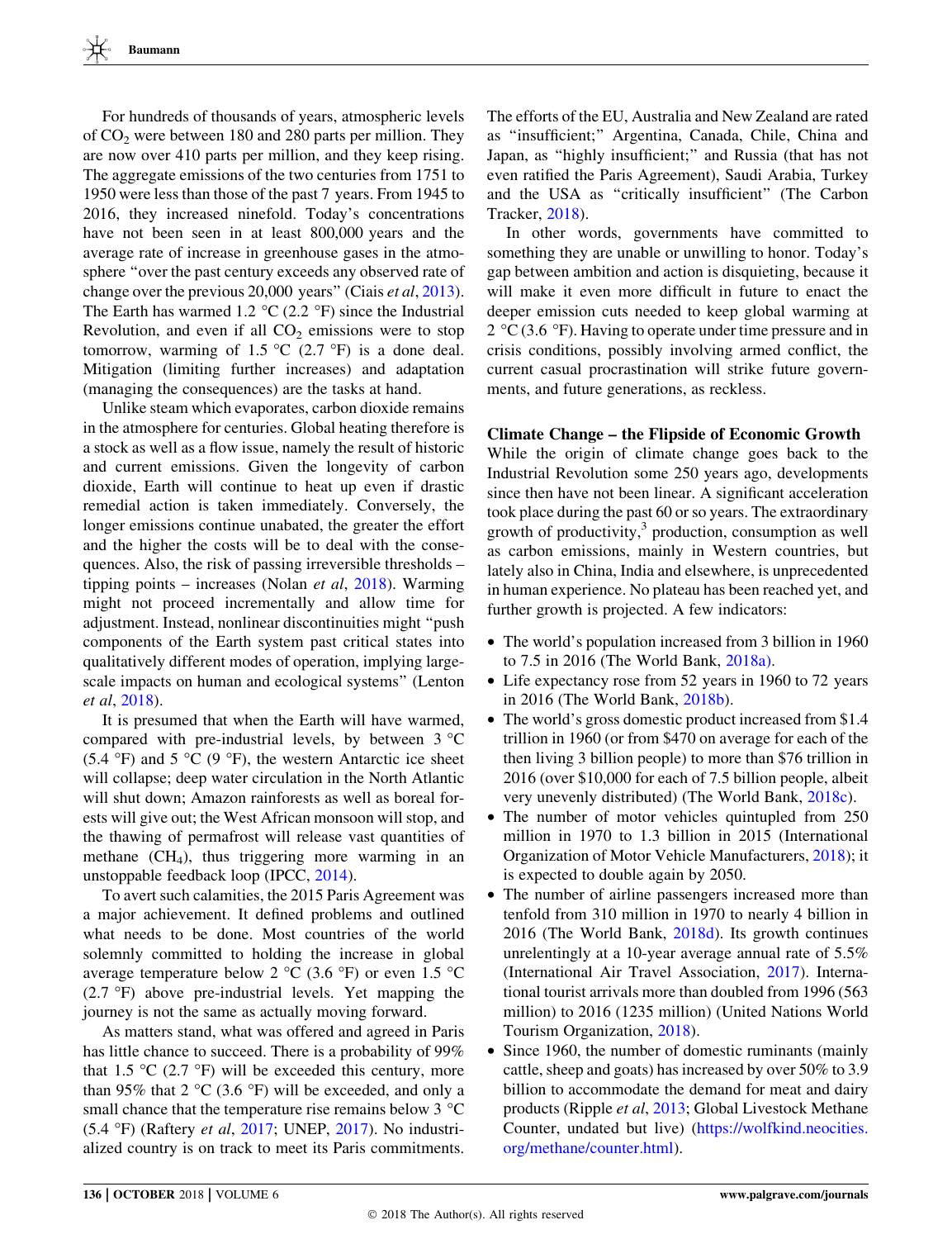- A staggering 45 million metric tonnes of electronic waste were generated around the world in 2016, which corresponds to nearly 4500 Eiffel Towers. An increase of about 20% (to 52 million metric tonnes) is expected by 2021 (Balde et al, [2017\)](#page-8-0).
- Global plastic production grew from around 1.5 million tons in 1950 to 335 million tons in 2016 (Borrelle et al, [2017](#page-8-0); PlasticsEurope, [2018](#page-9-0)). Between 4 and 12 million tons are discarded annually into oceans (Jambeck et al, [2015](#page-8-0)).
- The global decline in vertebrate species between 1970 and 2012 is estimated at 58%. Freshwater populations have declined by 81%, terrestrial populations by 38%, and marine populations by 36% (McRae et al, [2017;](#page-8-0) Warren et al, [2018](#page-9-0)).

The past can be prolog only at our peril. Since both economic growth and population growth continue unabated, in the absence of remedial decarbonization and conservation action at the appropriate scale, the Earth's carrying capacity is being exceeded (Ripple et al, [2017;](#page-9-0) Mote-sharrei et al, [2016](#page-8-0)).

#### Climate Change and the Politics of Business as Usual

With overheating a done deal, the issue is no longer the prevention of catastrophe, but its postponement and management. It is possible, yet unlikely, that technical solutions will emerge in the coming decades to decarbonize the world economy while, at the same time, permitting the poor to become wealthy and the Earth's population to increase by another 40% or so without requiring the rich fundamentally to change their lifestyles. Relentless expansion is the logic, in fact the fetish, of today's global economy.4 Yet infinite growth collides with the physics of a finite world. It is not only the climate change deniers who are anti-science. So, too, are the technology enthusiasts and renewable-energy optimists who entertain the fantasy that it will be possible for ten billion people to live in the style of the American or European middle class (cf. Asafu-Adjaye et al, [2015\)](#page-8-0).

Such delusions keep global heating on the political backburner, and intellectual honesty as well as ethical responsibility muted. The facts suggest that urgent action is essential to reposition rich economies; decency requires the unavoidably radical decarbonization in the North in order to create space for the global South to escape poverty (Shue, [2018\)](#page-9-0). The carbon budget – even with some uncertainty at the margins – signals a hard stop. If  $2^{\circ}C$  $(3.6 \text{ °F})$  is the maximum acceptable warming, the supportable amount of future  $CO<sub>2</sub>$  emissions is set. The International Panel on Climate Change calculates the available budget from 2011 onward – assuming a 66% likelihood of success – at 1000 billion tonnes of  $CO<sub>2</sub>$  (abbreviated  $GtCO<sub>2</sub>$ ) (IPCC, [2014](#page-8-0)). Having used about 250 GtCO<sub>2</sub> in the seven years since 2011, around 750 GtCO<sub>2</sub> remain. At current emission rates, a net-zero state must be achieved in less than 20 years to keep warming below 2  $^{\circ}\textrm{C}$ (3.6 -F) (The Guardian Carbon Countdown Clock, undated). It also means that of the world's estimated 2500  $GtCO<sub>2</sub>$  coal, oil and gas resources, 68% must remain in the ground. To limit warming to  $1.5 \text{ °C}$  (2.7  $\text{ °F}$ ),  $85\%$  of reserves must remain underground (Muttitt et al, [2016](#page-8-0); BP, [2018a\)](#page-8-0).

It is not claimed that these are hard data, yet assumed that they are reasonably plausible. This means that the big picture does not change, even if there are inexactitudes of  $\pm$  a few years or  $\pm$  a few GtCO<sub>2</sub>. The big picture is that by 2050, annual per capita  $CO<sub>2</sub>$  emissions must not exceed 2 tons – and this entails a reduction of nearly 90% for the USA, 80% for Russia, 70% for the EU as well as China, and the maintenance of current levels for India. Since the population growth of 2 billion has to be factored into the per capita allocations, even steeper reductions for some developing countries are indicated.

And then, there are historical carbon dioxide emissions. The USA (29%) and the EU (27%) together have contributed well over half of the carbon dioxide stock that accrued from 1850 to 2000; Russia and China are responsible for 8% each; Japan for 4% and India for 2%. Developed countries as a group caused 77% of emissions, developing countries 23% (Baumert et al, [2005](#page-8-0)). Because carbon dioxide stays in the atmosphere for centuries, historical emissions, in fairness, must have a bearing on adjudicating remedial responsibilities, especially because the former high emitters are also today's. The principle of "common but differentiated responsibilities" (CBDR), unsurprisingly, is one of the battle lines in United Nations climate change negotiations. Developing countries contend that early industrialisers must carry a heavier load; developed countries stress that all need to do as much as possible. The double jeopardy is that the irreconcilability of national positions impedes global collective action, while the magnitude of the problem frustrates national initiatives.

No single country is large enough to make much of a difference in what is a global concern. Even though China accounts for nearly 30% of current emissions (the USA for 15, the EU for 10, India for 7, Russia for 5, and Japan for  $3\%$ ),<sup>5</sup> not even it, the USA, India, or the 28 EU countries alone, can solve the problem. Only together or not at all. It is as if the enormity of the task, instead of instilling a sense of urgency, leads to various forms of denial, foot-dragging and free-riding.

China, fortunately, is somewhat different, perhaps intent on reducing pollution to deflect discontent in what is briskly becoming a middle-class society. Its authoritarian government, recognizing the environmental as well as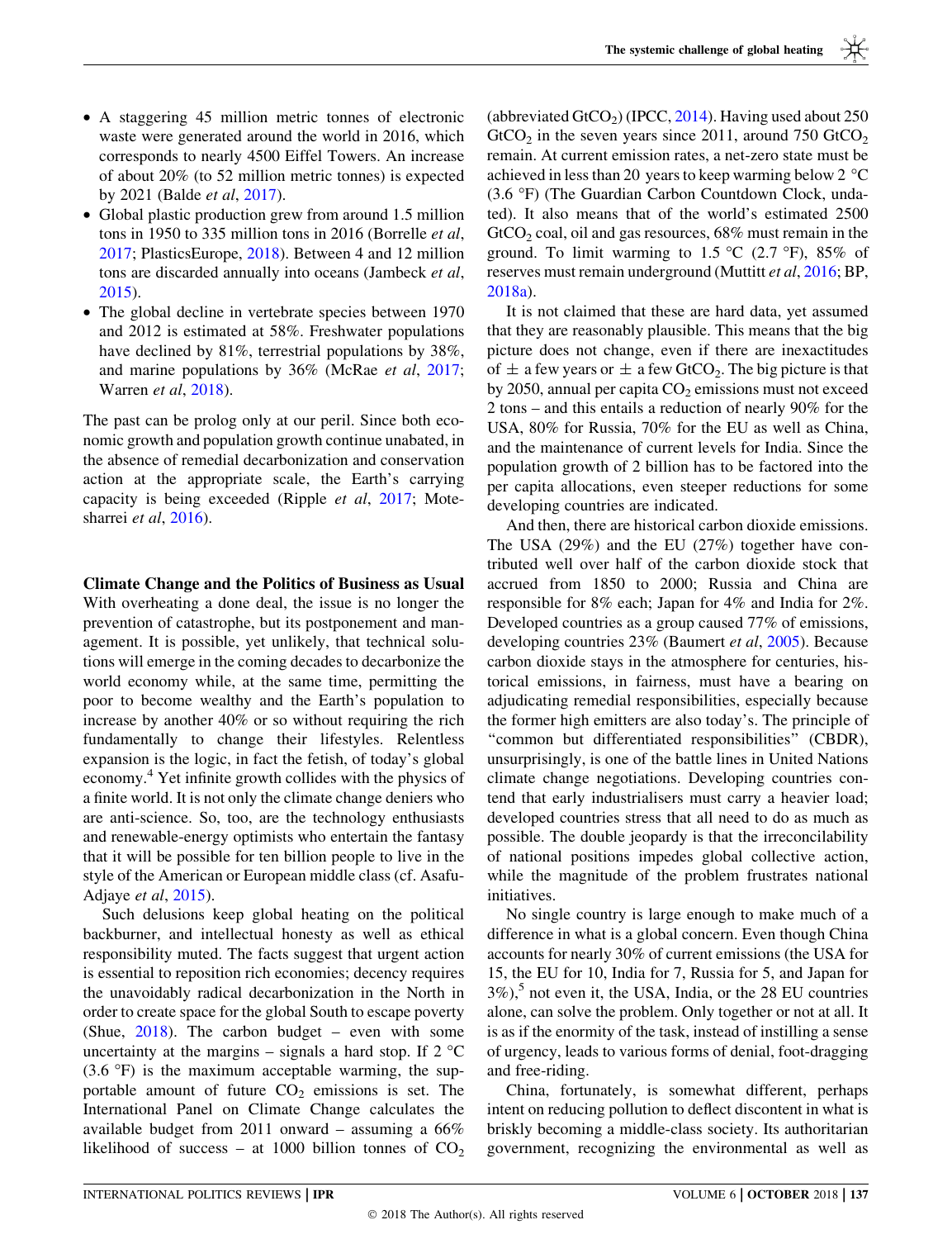economic potential of renewable energy, achieved its 2020 emissions reduction target 3 years ahead of schedule, in 2017, and, in the same year, also introduced an ambitious carbon emissions' trading scheme for its electricity sector (UNFCCC, [2018;](#page-9-0) Xu and Mason, [2018](#page-10-0); Liangyu, [2018](#page-8-0)).

But in other countries, the threat of climate change is still treated as too remote to trigger forceful remedial action. Domestic politics continue to respond to immediate concerns – those that excite the passions of the moment. Climate change is tackled incrementally at best, and the focus is on national parameters that are not contextualized globally, historically or prospectively. In many countries, the Paris goals are referenced, yet rarely the fact that they are inadequate, even if attained, which is not the case. Most governments emphasize supply and efficiency issues (e.g., the shift to renewables, cheaper batteries, decentralized grid infrastructure, electrification of transport fleets, buildings and industries), but ignore the demand of energy and the resulting emissions.

Take the case of Germany, an enlightened country widely considered a leader in environmental policies. Even though Germany is comparatively diminutive in size – it only accounts for  $2\%$  of the World's  $CO<sub>2</sub>$  emissions – whatever it does, or does not do, is significant mainly to the extent that it catalyzes or leverages global solutions. For instance, were Germany to invest now at scale in costly fossil-free technologies, their overall costs would drop, and investment and the fast-tracked adoption of clean technologies elsewhere would result (Frankfurt, [2018](#page-8-0). Considering that the sun provides more energy every hour than humanity consumes in a year, the need and scope for innovation is immense (Sivaram, [2018\)](#page-9-0).

It is a missed opportunity that the German government's Climate Action Plan deals only with national policies and contains no reference to the opportunities entailed in global decarbonization (Bundesministerium für Umwelt, Naturschutz und nukleare Sicherheit, [2018\)](#page-8-0). Neither it nor the G-7 Charlevoix Communiqué (G-7, [2018](#page-8-0)) contain a climate change vision. They do not even mention carbon pricing, which is the most efficacious way to reduce emissions. They are also silent on fossil fuel subsidies, the perverse economic incentives that increase  $CO<sub>2</sub>$  emissions, which, in the G-7 countries alone, amount to over \$100 billion annually (Whitley *et al*, [2018](#page-9-0)).

It is an egregious market failure that spewing carbon dioxide into the atmosphere costs nothing. Of course, there are serious costs, but they are not paid by the polluters. They are imposed on society and the planet as a whole. The United Nations World Health Organization (WHO) reports that more than 80% of people living in urban areas are exposed to poor – and dangerous – air quality (World Health Organization, [2018](#page-9-0)). To reduce carbon emissions, a

price must be put on carbon, so that pollution costs real money, and that incentives are created to pollute less. Allowing the atmosphere to be treated like a free sewer must stop. Ignoring environmental damage is fairy-tale accounting, like running a business and reporting only revenues, but not the cost of raw materials. Markets do not function well when important costs are externalized; they are effective only when significant costs are included in prices.

#### Climate Change and the Economics of Business as Usual

Global heating, to be sure, is the result of legitimate and legal economic activities, namely the consumption of goods and services, the production of which underpins the vigor of the world economy – and that, at the same time, erodes the basis of human life on earth. It is the flipside of what is, by all accounts, a phenomenal economic success story. Precisely because it is an unprecedented triumph, changing course will be so much more difficult. The beneficiaries are happy to stay the course, no less those who aspire to join the better off – and of course also politicians, because distributional conflicts are easier to manage in a growing than in a shrinking economy.

Populist leaders have come to power in many countries as a repudiation of elites and globalization. To a man, they are hostile to the very notion of climate change which they disparage as one of the liberal fantasies – conspiracies even – they have set out to rip to shreds. They prioritize shortterm national advantage over multilateral consensusbuilding and world order; underwriting purposeful collective efforts is not a pressing concern for them.

Multilateralism is the collateral damage of the populist backlash against globalization. Free markets, free trade, capital liberalization, lower taxes and a reduction in protectionism – the neo-liberal mantra of the 1990s – did not raise all boats. Although productivity increased and wealth exploded, both benefited mainly the rich. Globally, income and wealth disparities have soared over the past decades. For large segments of the population in Western countries, income stagnated while, at the same time, government services and protections were reduced. Governmental indifference if not collusion, the fear of an automated future and the sheer scale of international migration have prepared the ground for backward-looking, science-disdaining chauvinists. It is hard for the argument to gain traction – were it then made – that ecological and economic sustainability are not necessarily contradictory, but can be win–win, if intelligently pursued. This would mean taking stock of the consumption and emission levels, which vary greatly across an otherwise integrated world.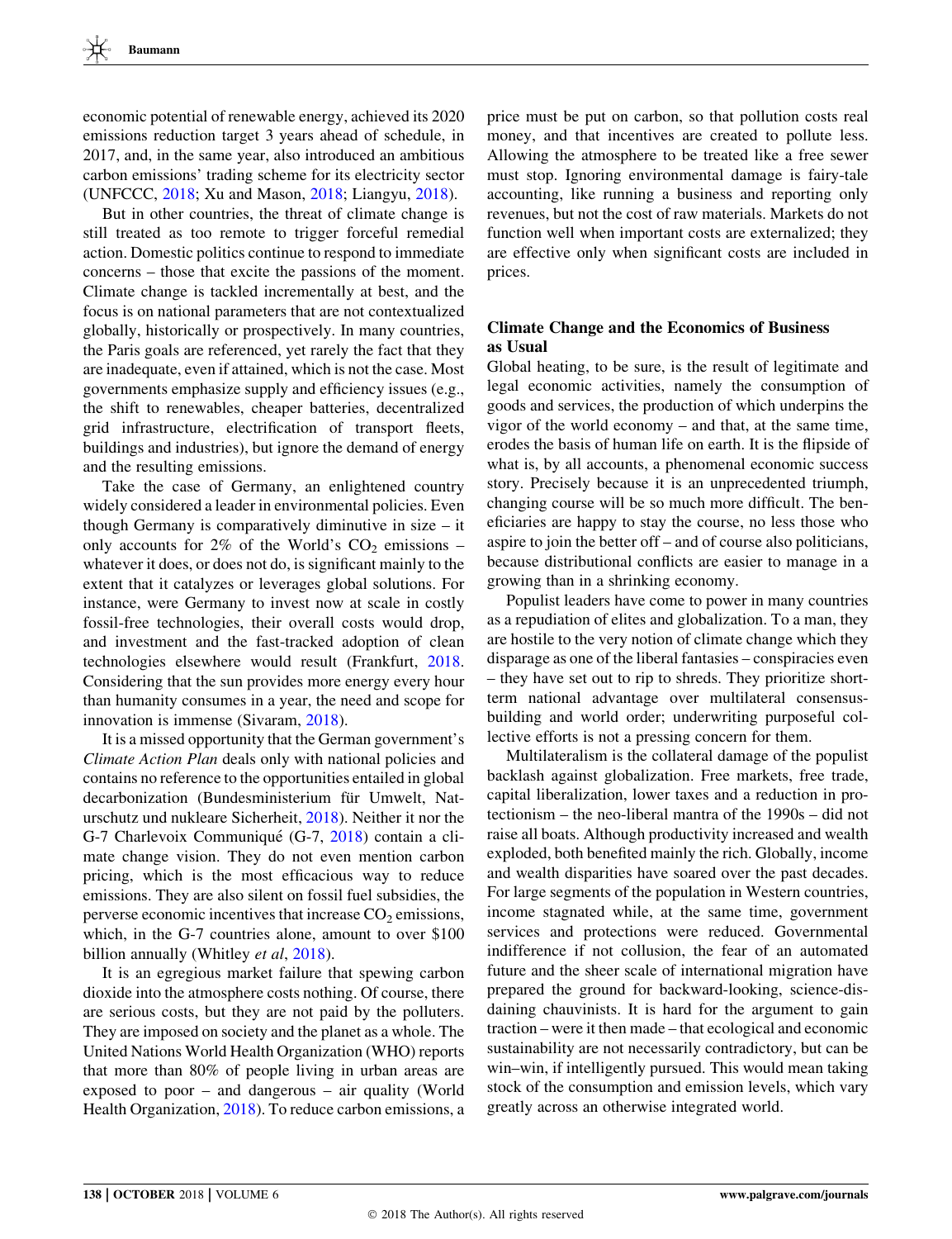| Per capita:                                      | World         | <b>USA</b> | EU  | Russia | China | India | Ghana |
|--------------------------------------------------|---------------|------------|-----|--------|-------|-------|-------|
| Gross domestic product (\$1000):                 | 10            | 60         | 34  | 11     | 9     | 2     | 2     |
| (The World Bank, 2018e)                          |               |            |     |        |       |       |       |
| Electricity consumption (1000 kWh/year):         | 3             | 13         | -6  |        | 4     |       | 0.4   |
| (The World Bank, 2018f)                          |               |            |     |        |       |       |       |
| Emissions (tonnes of $CO_2$ /year): <sup>6</sup> | $\mathcal{L}$ | 17         | 7 — | -11    |       |       | 0.5   |
| (Global Carbon Project, 2017)                    |               |            |     |        |       |       |       |

While aggregates obscure domestic inequalities in income and wealth, they illustrate the magnitude of the decarbonization, de-growth or, in fact, growth challenges. They also show the relative energy inefficiency as well as carbon intensity of some, such as the USA and Russia, and the huge developmental backlog of countries, such as India and Ghana (the latter chosen as one of the more advanced sub-Saharan African countries). The European Union, statistically comparable to North America in economic heft – some would say in reality superior – uses per capita less than half of the electricity and emits even less  $CO<sub>2</sub>$ . This does not mean that the EU's business model is sustainable, only that it is less extravagant than North America's.

Of note is that substantial parts of Chinese electricity consumption and  $CO<sub>2</sub>$  emissions are the result of OECD countries having outsourced to China much of the production of consumer goods and, therefore, the values of the US and EU should be higher, and China's lower. This topic is only flagged, since it is not the point of this paper.

In a world without natural constraints, the differences in wealth, energy use and carbon emissions would be a matter of curiosity, like who wins the hotdog eating contest. However, since humanity is overshooting the Earth's carrying capacity, it matters that the top 10% of global income earners are responsible for nearly as many greenhouse gas emissions as the bottom 90% (Motesharrei et al, [2016](#page-8-0)), and that about half the world's population lives on less than \$3 per day. These discrepancies are neither equitable nor sustainable. Nevertheless, as if the science and the conclusions derived from it were somehow fuzzy, the remedy as broadly propagated is further growth in both developed and developing economies.

While differing in details, projections for the two decades until 2040 are grosso modo that (International Energy Agency, [2017;](#page-8-0) BP, [2018b](#page-8-0); Shell Scenarios, [2018](#page-9-0)):

- The global economy will grow over 3% per year, which means it will double.
- The population will increase from 7.6 billion today to more than 9 billion.
- Demand for primary energy will grow by one-third.
- Fossil fuel use will increase by 20%.
- Carbon emissions will continue to increase and peak at 40 GtCO<sub>2</sub> per year.
- Renewable energy sources, while accounting for 40% of the increase in primary energy, will nevertheless only grow to 14% of total primary energy source; oil will still account for 27%, gas for 26, coal for 21, hydro for 7 and nuclear for 5%.

## Climate Change and the Scale of Mitigation **Requirements**

To remain below the  $2 \text{ }^{\circ}\text{C}$  (3.6  $\text{ }^{\circ}\text{F}$ ) ceiling of the Paris Agreement, a tall order of measures must be taken, such as:

- Change to low-carbon, high-efficiency energy sources.
- Carbon-pricing mechanisms to increase meaningfully the cost of  $CO<sub>2</sub>$  across all economies.<sup>7</sup>
- A tripling of the rate of electrification, with global electricity generation reaching nearly five times today's level.
- New energy sources to expand 50-fold, with primary energy from renewables eclipsing fossil fuels in the 2050s.
- Some 10,000 large carbon capture and storage facilities must be built, compared to fewer than the 50 in operation in 2020.
- Net-zero deforestation and the afforestation of an area the size of Brazil (Shell Scenarios, [2018\)](#page-9-0).

Another expert group proposes, indeed demands, that in less than two years, by 2020, the following must be achieved (Mission [2020](#page-8-0); Figueres et al, [2017\)](#page-8-0).

- *Energy* Renewables must make up at least 30% of the world's electricity supply – up from 23.7% in 2015. No coal-fired power plants must be approved beyond 2020, and all existing ones must be retired.<sup>8</sup>
- Infrastructure Cities and states must have initiated action plans to fully decarbonize buildings and infrastructures by 2050, with funding of \$300 billion annually. Cities must upgrade at least 3% of their building stock to zero- or near-zero emission structures each year.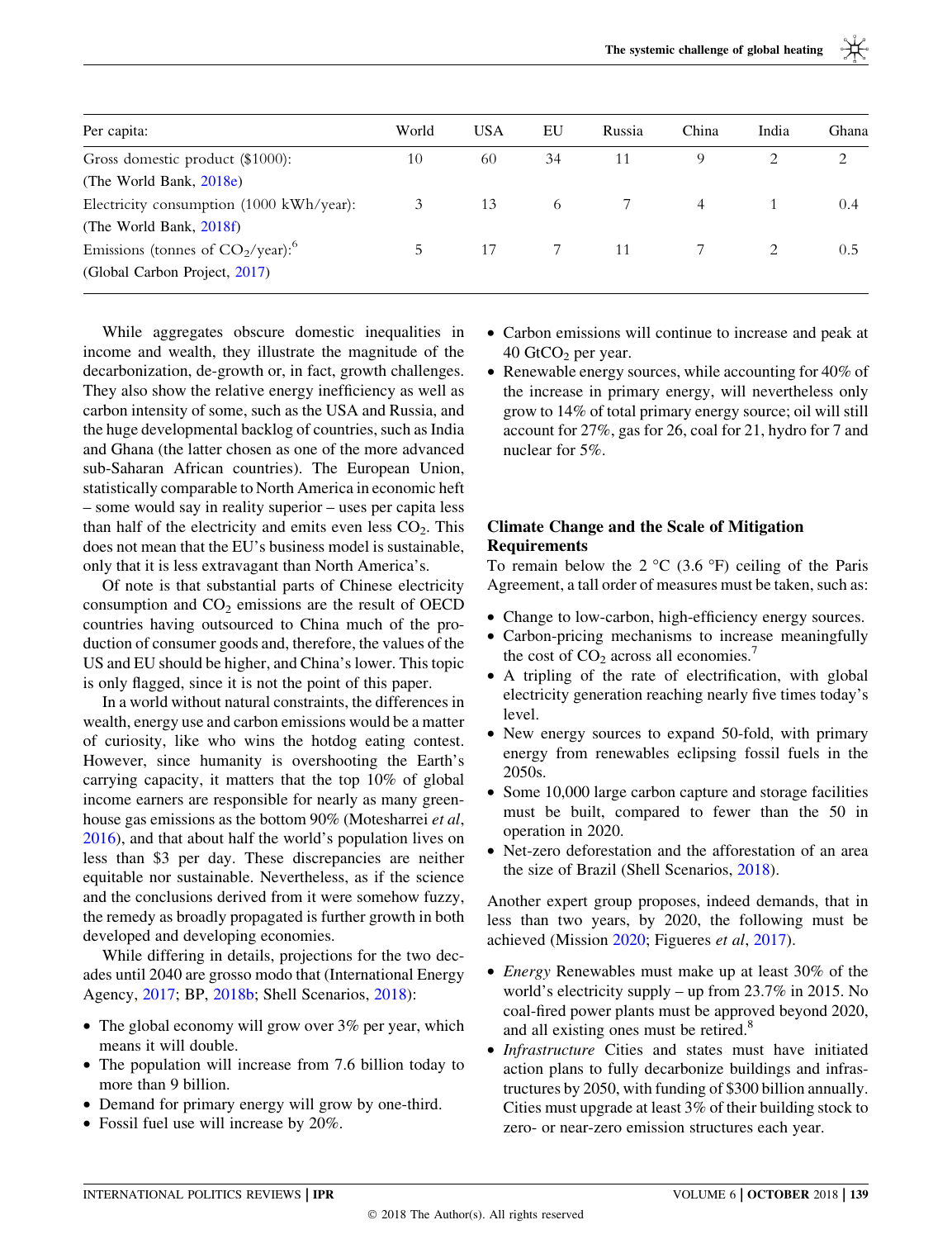- *Transport* Electric vehicles must make up at least 15% of new car sales globally, a major increase from the almost 1% market share that battery-powered and plugin hybrid vehicles now claim. Also required are commitments for a doubling of mass-transit utilization in cities, a 20% increase in fuel efficiencies for heavyduty vehicles and a 20% decrease in greenhouse-gas emissions from aviation per kilometer travelled.
- Land Land-use policies must be enacted that reduce forest destruction and shift to reforestation and afforestation efforts.
- *Industry* Heavy industry must develop plans to increase efficiencies, with a goal of halving emissions well before 2050. Carbon-intensive industries – such as iron and steel, cement, chemicals, and oil and gas – currently emit more than one-fifth of the world's  $CO<sub>2</sub>$ , excluding their electricity and heat demands.
- Finance The financial sector must rethink how it deploys capital and mobilize at least \$1 trillion a year for climate action. Most will come from the private sector. Governments, private banks and lenders, such as the World Bank, need to issue many more ''green bonds'' to finance climate-mitigation efforts. An annual market must emerge that, by 2020, processes more than 10 times the \$81 billion of bonds issued in 2016.

While differing in some details, these studies spell out where to go, yet not how or how hard it is. They are silent on the national and international drivers and drags. In their can-do spirit, they dwell not on the kind of economic growth that is envisaged – which would be worthwhile, since not all growths are created equal (cf. Schandl et al, [2016\)](#page-9-0). No word either on the fact that carbon capture and storage is not anywhere near ready for deployment, and may not be for quite a while (Kolbert, [2017](#page-8-0)), and that the trends in forest management are going the other way (Weisse and Dow, [2018\)](#page-9-0). And, as if the prescriptions were not onerous enough already, two indispensable measures are omitted, namely phasing out carbon subsidies (Whitley et al, [2018\)](#page-9-0) and reducing meat consumption. The latter is crucial because ruminant production is the largest source of anthropogenic methane  $(CH<sub>4</sub>)$  emissions, and because "reductions in ruminant numbers and ruminant meat production would simultaneously benefit global food security, human health and environmental conservation" (Ripple et al,  $2013$ ).<sup>9</sup> Regardless of details or emphases, remedial action will not happen automatically, but needs to be strategically choreographed politically both nationally and internationally.

#### Can Politics Deliver?

There is an implicit assumption that political systems have the capacity to deliver what they must. But do they? Is there not the possibility that the reforms necessary to make the current order sustainable are politically unmanageable? Either because governments are distracted and weak, or because they embrace extreme forms of capitalist (or nationalist) ideology and, therefore, are not open to considered collective action to mitigate the risks of a heating world, even though they are clear and recognized.<sup>10</sup> Given the magnitude and complexity of the tasks that must be successfully undertaken by the world's major economies in the coming decade – and then scaled  $up - a$  number of questions arise with urgency:

- Can and will governments do what logic, long-term national interest and the future of humanity demand? Can or will they act before problems become too big to manage? Put differently: Is the crucial repositioning of the world's economies technically possible – and politically viable – in the short time available before the climate tips? Put more differently still: Will governments work together to ensure that the collective interests of preserving livable conditions prevail over those who, for profit, exploit the global commons?
- Are the current existing political institutions, mechanisms and tools adequate to deal with climate change? Put differently: Do existing polities, straining under multiple domestic and international pressures, have the capacity to marshal the radical responses needed to save a livable environment?
- Is it politically possible for industrialized countries to live within the ecological budget of the Earth? Can the essential, radical reforms be introduced to make the current order sustainable, or will this transformation be politically impossible to achieve? Put differently: Will, horribile dictu, those critics be proved right who contend that the unholy alliance of producers, consumers and politicians is incapable of rising to the challenge of humanity living in harmony with nature?
- What will happen to the international order when the climate shifts to 3  $\degree$ C or warmer?

#### **Notes**

- 1 In August, the US National Oceanic and Atmospheric Administration (NOAA) – established incidentally by a Republican President, Richard Nixon – announced that July 2018 was the 403rd consecutive month of global temperatures above the 20th century average. The period between January and July was one of the warmest in the 139 years that records have been kept [cf. NOAA National Centers for Environmental Information (NCEI), [2018b\]](#page-9-0).
- 2 India is experiencing the worst water crisis in its history, threatening millions of lives and livelihoods. Some 600 million Indians, about half the population,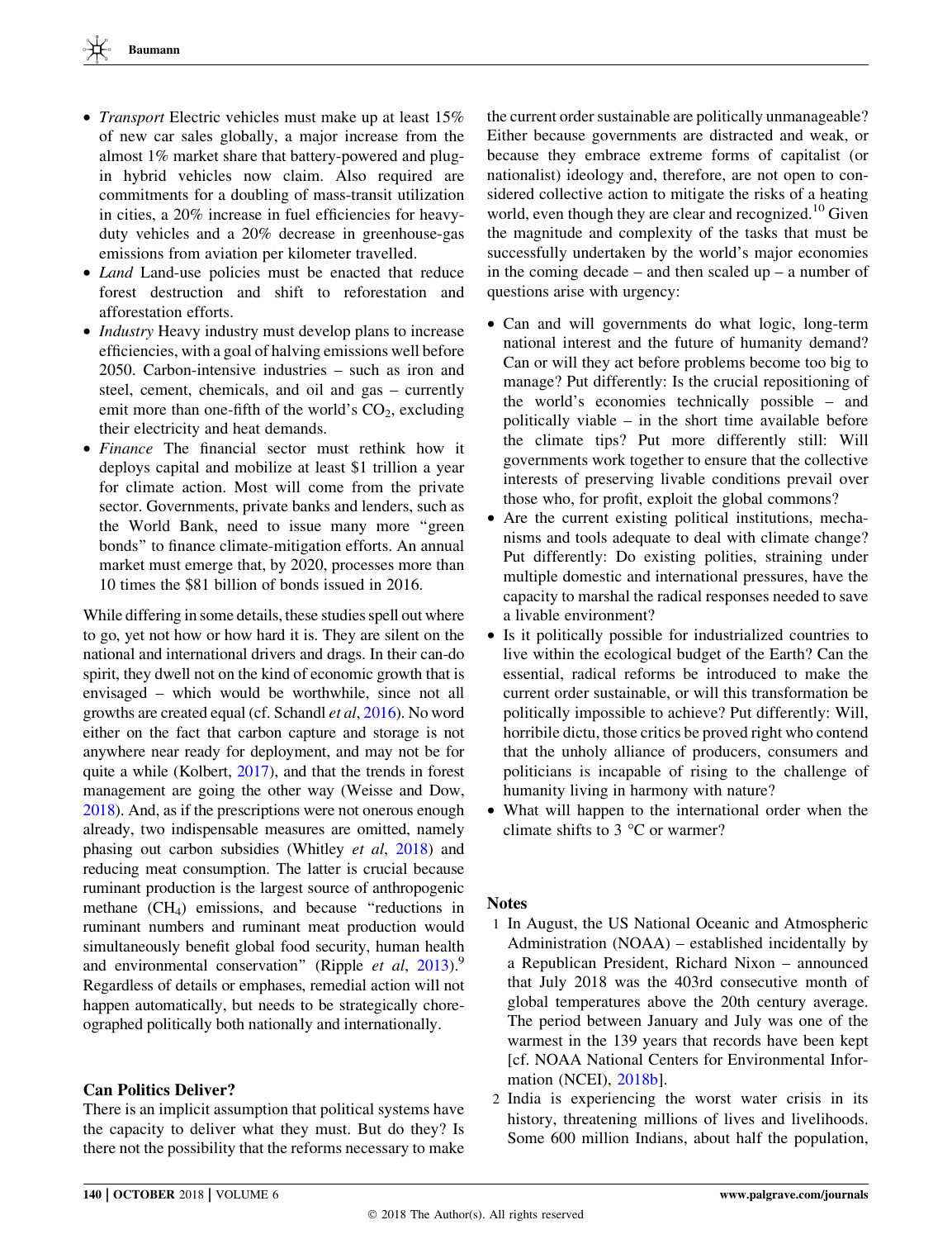face high-to-extreme water scarcity conditions (page 27), with about 200,000 dying every year from inadequate access to safe water, according to the report (page 22). By 2030, the country's demand for water is likely to be twice the available supply. Rising annual temperatures and dwindling rain and snowfall have been major factors in the crisis. 2017 was the country's fourth hottest since record-keeping began in 1901, with rainfall down by nearly 6% from 2016 (cf. Kant, [2018](#page-8-0)).

- 3 An engrossing illustration of how fast and far we have come is the electronic (rather than electromechanical) calculator the Japanese company Casio had perfected by 1957. Weighing 308 lb and selling for the equivalent of \$11,000 in today's dollars, it could not only add and subtract but also multiply (cf. Roberts, [2018](#page-9-0)).
- 4 ''Economic Growth is fundamental to raising living standards,'' so the categorical statement in the G-7 Charlevoix Communiqué of 9 June [2018](#page-8-0) (G-7, 2018).
- 5 Country rankings (2016) of territorial  $CO<sub>2</sub>$  emissions (in million tons) and percentage share of global total (Global Carbon Project, [2017\)](#page-8-0)

| 1. China (Mainland)<br>2. USA<br>3. EU<br>4. India<br>5. Russian Federa- | 10,151 MtCO <sub>2</sub> = $28\%$ of world total<br>$5,312$ MtCO <sub>2</sub> = 15% of world total<br>3,499 MtCO <sub>2</sub> = $10\%$ of world total<br>2,431 MtCO <sub>2</sub> = 7% of world total<br>1,635 MtCO <sub>2</sub> = 5% of world total |
|--------------------------------------------------------------------------|-----------------------------------------------------------------------------------------------------------------------------------------------------------------------------------------------------------------------------------------------------|
| tion                                                                     |                                                                                                                                                                                                                                                     |
| 6. Japan                                                                 | 1,209 MtCO <sub>2</sub> = $3\%$ of world total                                                                                                                                                                                                      |
| 7. Germany                                                               | $802 \text{ MtCO}_2 = 2\% \text{ of world total}$                                                                                                                                                                                                   |
| 8. Iran                                                                  | 656 MtCO <sub>2</sub> = 2% of world total                                                                                                                                                                                                           |
| 9. Saudi Arabia                                                          | 634 MtCO <sub>2</sub> = 2% of world total                                                                                                                                                                                                           |
| 10. Canada                                                               | 563 MtCO <sub>2</sub> = $2\%$ of world total                                                                                                                                                                                                        |
| Non-OECD:                                                                | 22,261 MtCO <sub>2</sub> = $62\%$ of world total                                                                                                                                                                                                    |
| OECD                                                                     | 12,550 MtCO <sub>2</sub> = $35\%$ of world total                                                                                                                                                                                                    |
| World                                                                    | 36,183 MtCO <sub>2</sub> = $100\%$ of world<br>total                                                                                                                                                                                                |

- 6 The 2  $\degree$ C (3.6  $\degree$ F) target requires concentrations to be stabilized well below 550 ppm, which means that world average per capita emissions would need to decline to about two tonnes in 2050.
- 7 While the polluter pays principle should be selfevident, the resistance to meaningful carbon pricing is formidable. The US House of Representatives on July 19th 2018 with a nearly 100 vote majority (229–130) passed a resolution denouncing the idea of a carbon tax as detrimental to the economy. ''The American Energy

Alliance (AEA), the Heartland Institute, and 18 other conservative advocacy groups had urged House Speaker Paul Ryan to bring the resolution to the floor" (Lavelle, [2018\)](#page-8-0).

- 8 Worldwide, 6,721 coal-fired power stations operate, 467 are under construction, of which 220 in China, 77 in India, 35 in Indonesia, 21 each in the Philippines and Vietnam, 11 in Japan, 7 in Pakistan, 8 in South Africa, 5 in Poland and 4 in Russia (cf. EndCoal, [2018](#page-8-0)).
- 9 Meat consumption is closely related to deforestation, i.e., turning forests into farmland. Livestock accounts for some  $15\%$  of global  $CO<sub>2</sub>$  emissions, takes up over 80% of the world's agricultural land, yet delivers under 20% of calories. A plant-based diet would reduce land-use by over 70% and the greenhouse gases and other pollution that are caused by food production by half (cf. Poore and Nemecek, [2018\)](#page-9-0).
- 10 The World Economic Forum ([2018\)](#page-9-0) assesses risks in two categories: likelihood and impact. Three of the "likely" risks are related to climate change and, except nuclear war, the main four risks in terms of impact (cf. Figure IV, The Evolving Risks Landscapes 2008–2018), p. 6; [http://reports.weforum.org/global](http://reports.weforum.org/global-risks-2018/explore-the-survey-results/#frame/74975)[risks-2018/explore-the-survey-results/#frame/74975](http://reports.weforum.org/global-risks-2018/explore-the-survey-results/#frame/74975)

Global risks in terms of likelihood 2018 1st Extreme weather events 2nd Natural disasters<br>3rd Cyberattacks Cyberattacks 4th Data fraud or theft 5th Failure of climate-change mitigation and adaptation Global risks in terms of impact 2018 1st Weapons of mass destruction 2nd Extreme weather events<br>3rd Natural disasters 3rd Natural disasters<br>4th Failure of clima

- Failure of climate-change mitigation and adaptation
- 5th Water crisis

## OPEN ACCESS

This article is distributed under the terms of the Creative Commons Attribution 4.0 International License [\(http://](http://creativecommons.org/licenses/by/4.0/) [creativecommons.org/licenses/by/4.0/](http://creativecommons.org/licenses/by/4.0/)), which permits unrestricted use, distribution, and reproduction in any medium, provided you give appropriate credit to the original author(s) and the source, provide a link to the Creative Commons license, and indicate if changes were made.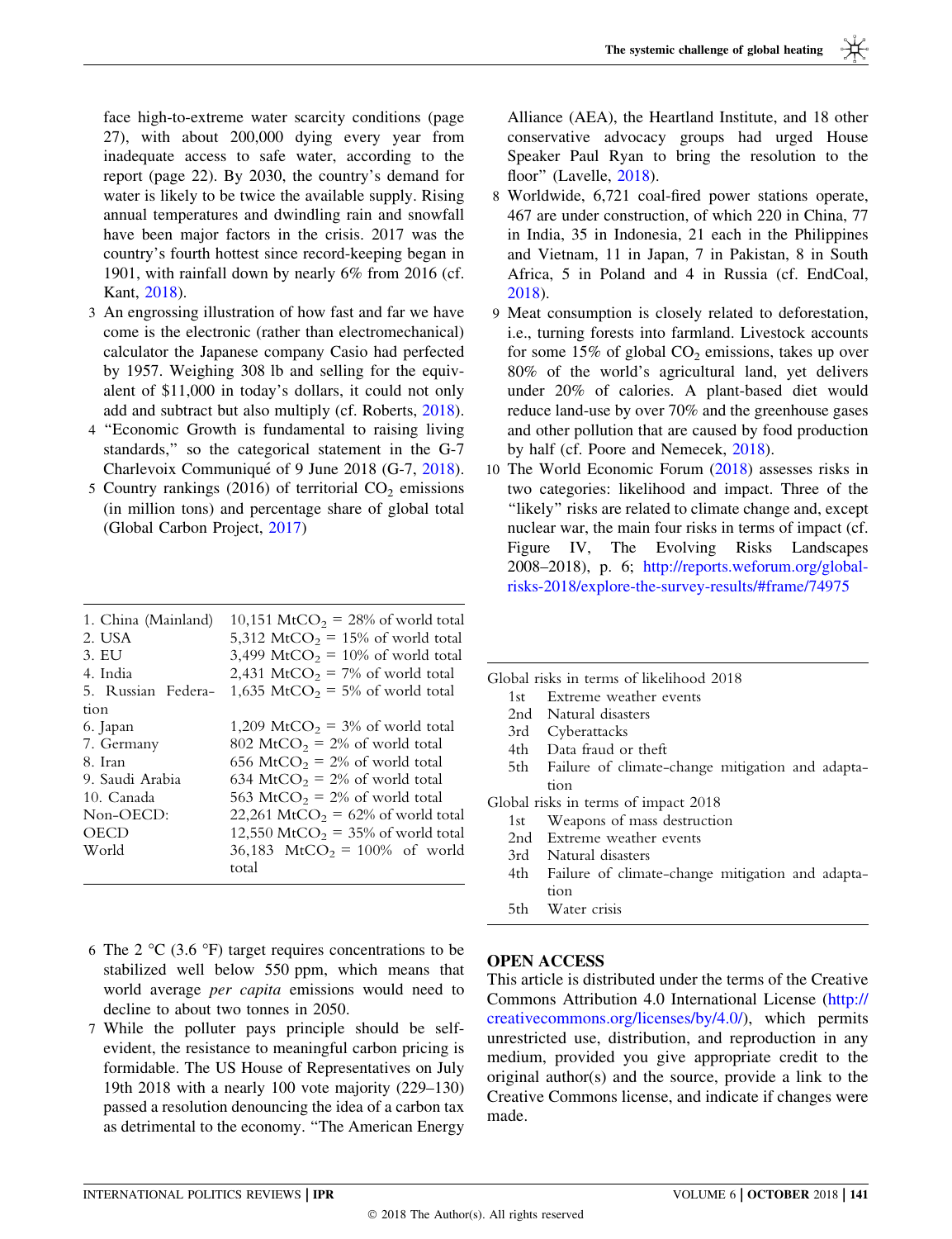#### <span id="page-8-0"></span>References

- Achenbach, J. and Fritz, A. (2018) Climate change is supercharging a hot and dangerous summer. In: The Washington Post. 26 July 2018, [https://www.](https://www.washingtonpost.com/national/health-science/climate-change-is-supercharging-a-hot-and-dangerous-summer/2018/07/26/cf960ba8-905c-11e8-bcd5-9d911c784c38_story.html%3futm_term%3d.02e8f7702e12%26wpisrc%3dnl_most%26wpmm%3d1) [washingtonpost.com/national/health-science/climate-change-is-supercharging](https://www.washingtonpost.com/national/health-science/climate-change-is-supercharging-a-hot-and-dangerous-summer/2018/07/26/cf960ba8-905c-11e8-bcd5-9d911c784c38_story.html%3futm_term%3d.02e8f7702e12%26wpisrc%3dnl_most%26wpmm%3d1)[a-hot-and-dangerous-summer/2018/07/26/cf960ba8-905c-11e8-bcd5-9d911](https://www.washingtonpost.com/national/health-science/climate-change-is-supercharging-a-hot-and-dangerous-summer/2018/07/26/cf960ba8-905c-11e8-bcd5-9d911c784c38_story.html%3futm_term%3d.02e8f7702e12%26wpisrc%3dnl_most%26wpmm%3d1) [c784c38\\_story.html?utm\\_term=.02e8f7702e12&wpisrc=nl\\_most&wpmm=](https://www.washingtonpost.com/national/health-science/climate-change-is-supercharging-a-hot-and-dangerous-summer/2018/07/26/cf960ba8-905c-11e8-bcd5-9d911c784c38_story.html%3futm_term%3d.02e8f7702e12%26wpisrc%3dnl_most%26wpmm%3d1) [1,](https://www.washingtonpost.com/national/health-science/climate-change-is-supercharging-a-hot-and-dangerous-summer/2018/07/26/cf960ba8-905c-11e8-bcd5-9d911c784c38_story.html%3futm_term%3d.02e8f7702e12%26wpisrc%3dnl_most%26wpmm%3d1) accessed on 31 August 2018.
- Asafu-Adjaye, J. et al. (2015). An Ecomodernist Manifesto. [https://www.](https://www.researchgate.net/publication/281607422_An_Ecomodernist_Manifesto) [researchgate.net/publication/281607422\\_An\\_Ecomodernist\\_Manifesto](https://www.researchgate.net/publication/281607422_An_Ecomodernist_Manifesto), accessed on 31 August 2018.
- Balde, C.P. et al. (2017) The Global E-Waste Monitor 2017: Quantities, Flows and Resources. United Nations University, International Telecommunication Union, and International Solid Waste Association, Bonn, Geneva, and Vienna, 2017. [http://collections.unu.edu/view/UNU:6341,](http://collections.unu.edu/view/UNU:6341) accessed on 31 August 2018.
- Barnosky, A. D., et al. (2011). Has the Earth's sixth mass extinction already arrived? Nature, 471: 51–57.
- Baumert, K.A. et al. (2005) Navigating the numbers: Greenhouse gas data and international climate policy. World Resources Institute 113. [http://pdf.wri.](http://pdf.wri.org/navigating_numbers.pdf) [org/navigating\\_numbers.pdf,](http://pdf.wri.org/navigating_numbers.pdf) accessed on 31 August 2018.
- Borrelle, S. B., et al. (2017). Why we need an international agreement on marine plastic pollution. Proceedings of the National Academy of Sciences (PNAS), 114(38): 9994–9997.
- Bousquet, P., et al. (2006). Contribution of anthropogenic and natural sources to atmospheric methane variability. Nature, 443: 439–443.
- BP (2018a) World Reserves of Fossil Fuels. 4 May 2018; [https://knoema.](https://knoema.com/infographics/smsfgud/bp-world-reserves-of-fossil-fuels) [com/infographics/smsfgud/bp-world-reserves-of-fossil-fuels](https://knoema.com/infographics/smsfgud/bp-world-reserves-of-fossil-fuels), accessed on 31 August 2018.
- BP (2018b) BP Energy Outlook 2018 edition; [https://www.bp.com/content/](https://www.bp.com/content/dam/bp/en/corporate/pdf/energy-economics/energy-outlook/bp-energy-outlook-2018.pdf) [dam/bp/en/corporate/pdf/energy-economics/energy-outlook/bp-energy](https://www.bp.com/content/dam/bp/en/corporate/pdf/energy-economics/energy-outlook/bp-energy-outlook-2018.pdf)[outlook-2018.pdf,](https://www.bp.com/content/dam/bp/en/corporate/pdf/energy-economics/energy-outlook/bp-energy-outlook-2018.pdf) accessed on 31 August 2018.
- Bundesministerium für Umwelt, Naturschutz und nukleare Sicherheit (BMU) (2018). Klimaschutzbericht 2017 Zum Aktionsprogramm Klimaschutz 2020 der Bundesregierung. Berlin. 12 June 2018, [https://www.bmu.de/](https://www.bmu.de/fileadmin/Daten_BMU/Pools/Broschueren/klimaschutzbericht_2017_aktionsprogramm.pdf) [fileadmin/Daten\\_BMU/Pools/Broschueren/klimaschutzbericht\\_2017\\_](https://www.bmu.de/fileadmin/Daten_BMU/Pools/Broschueren/klimaschutzbericht_2017_aktionsprogramm.pdf) [aktionsprogramm.pdf,](https://www.bmu.de/fileadmin/Daten_BMU/Pools/Broschueren/klimaschutzbericht_2017_aktionsprogramm.pdf) accessed on 31 August 2018.
- Carney, M. (2015) Breaking the Tragedy of the Horizon: Climate Change and Financial Stability. Speech at Lloyd's of London. 29 September 2015, [https://www.bankofengland.co.uk/speech/2015/breaking-the-tragedy-of](https://www.bankofengland.co.uk/speech/2015/breaking-the-tragedy-of-the-horizon-climate-change-and-financial-stability)[the-horizon-climate-change-and-financial-stability,](https://www.bankofengland.co.uk/speech/2015/breaking-the-tragedy-of-the-horizon-climate-change-and-financial-stability) accessed on 31 August 2018.
- Ciais, P., et al. (2013). Carbon and other biogeochemical cycles. In B. Stocker, et al. (Eds.), Climate Change 2013: The Physical Science Basis. Contribution of Working Group I to the Fifth Assessment Report of the Intergovernmental Panel on Climate Change. Cambridge, UK: Cambridge University Press. [http://www.ipcc.ch/pdf/assessment-report/ar5/wg1/](http://www.ipcc.ch/pdf/assessment-report/ar5/wg1/WG1AR5_Chapter06_FINAL.pdf) [WG1AR5\\_Chapter06\\_FINAL.pdf](http://www.ipcc.ch/pdf/assessment-report/ar5/wg1/WG1AR5_Chapter06_FINAL.pdf).
- Clark, P. U., et al. (2016). Consequences of twenty-first-century policy for multi-millennial climate and sea-level change. Nature Climate Change, 6(4): 360–369.
- Crowley, T. J., & North, G. R. (1988). Abrupt climate change and extinction events in Earth history. Science, 240(4855): 996–1002.
- Crutzen, P. J. (2002). Geology of Mankind. Nature, 415: 23.
- EndCoal (2018) Coal Plants by Country. [https://docs.google.com/spread](https://docs.google.com/spreadsheets/d/1JKJJa-jwK6YpkEQKP2bcENHR2yoS40ur8baQnIXHtIU/edit#gid%3d0) [sheets/d/1JKJJa-jwK6YpkEQKP2bcENHR2yoS40ur8baQnIXHtIU/edit#](https://docs.google.com/spreadsheets/d/1JKJJa-jwK6YpkEQKP2bcENHR2yoS40ur8baQnIXHtIU/edit#gid%3d0) [gid=0,](https://docs.google.com/spreadsheets/d/1JKJJa-jwK6YpkEQKP2bcENHR2yoS40ur8baQnIXHtIU/edit#gid%3d0) accessed on 31 August 2018.
- Figueres, C., et al. (2017). Three years to safeguard our climate. Nature, 546: 593–595.
- Frankfurt, S. et al. (2018) Global Trends in Renewable Energy Investment 2018. [https://mail.google.com/mail/u/0/#drafts?compose=](https://mail.google.com/mail/u/0/#drafts%3fcompose%3d164c6b449c54aee3) [164c6b449c54aee3](https://mail.google.com/mail/u/0/#drafts%3fcompose%3d164c6b449c54aee3), accessed on 31 August 2018.
- G-7 (2018) The Charlevoix G7 Summit Communiqué. 9 June 2018, [https://](https://www.reuters.com/article/us-g7-summit-communique-text/the-charlevoix-g7-summit-communique-idUSKCN1J5107) [www.reuters.com/article/us-g7-summit-communique-text/the-charlevoix](https://www.reuters.com/article/us-g7-summit-communique-text/the-charlevoix-g7-summit-communique-idUSKCN1J5107)[g7-summit-communique-idUSKCN1J5107,](https://www.reuters.com/article/us-g7-summit-communique-text/the-charlevoix-g7-summit-communique-idUSKCN1J5107) accessed on 31 August 2018.
- Global Carbon Project (2017) Global Carbon Atlas 2017, [http://www.glo](http://www.globalcarbonatlas.org/en/CO2-emissions) [balcarbonatlas.org/en/CO2-emissions](http://www.globalcarbonatlas.org/en/CO2-emissions), accessed on 31 August 2018.
- Global Livestock Methane Counter, [https://wolfkind.neocities.org/methane/](https://wolfkind.neocities.org/methane/counter.html) [counter.html](https://wolfkind.neocities.org/methane/counter.html), accessed on 31 August 2018.
- Herring, S. C., et al. (2017). Explaining extreme events of 2016 from a climate perspective. Bulletin of the American Meteorological Society, 98: S1– S157.
- International Air Travel Association (IATA) (2017) Another Strong Year for Air Travel Demand in 2016. Press Release No. 5. 2 January 2017, [http://](http://www.iata.org/pressroom/pr/Pages/2017-02-02-01.aspx) [www.iata.org/pressroom/pr/Pages/2017-02-02-01.aspx](http://www.iata.org/pressroom/pr/Pages/2017-02-02-01.aspx), accessed on 31 August 2018.
- International Energy Agency (2017) World Energy Outlook 2017. 14 November 2017, [https://www.iea.org/weo2017/,](https://www.iea.org/weo2017/) accessed on 31 August 2018.
- International Organization of Motor Vehicle Manufacturers (OICA) World Vehicles in Use, [http://www.oica.net/wp-content/uploads//Total\\_in-use-](http://www.oica.net/wp-content/uploads//Total_in-use-All-Vehicles.pdf)[All-Vehicles.pdf](http://www.oica.net/wp-content/uploads//Total_in-use-All-Vehicles.pdf), accessed on 31 August 2018.
- IPCC. (2014). Climate change 2014: synthesis report. In R. K. Pachauri, L. A. Meyer, & Core Writing Team (Eds.), Contribution of Working Groups I, II and III to the Fifth Assessment Report of the Intergovernmental Panel on Climate Change. Geneva: IPCC.
- Jambeck, J. R., et al. (2015). Plastic waste inputs from land into the ocean. Science, 347(6223): 768–771.
- Kant, A. (2018) Composite water management index: A tool for water management. In: National Institute for Transforming India (NITI) Aayog. June 2018, [http://www.niti.gov.in/writereaddata/files/document\\_publica](http://www.niti.gov.in/writereaddata/files/document_publication/2018-05-18-Water-index-Report_vS6B.pdf) [tion/2018-05-18-Water-index-Report\\_vS6B.pdf,](http://www.niti.gov.in/writereaddata/files/document_publication/2018-05-18-Water-index-Report_vS6B.pdf) accessed on 31 August 2018.
- Kolbert, E. (2017). Can carbon-dioxide removal save the world?  $CO<sub>2</sub>$  could soon reach levels that, it's widely agreed, will lead to catastrophe. In: The New Yorker. 20 November 2017, [https://www.newyorker.com/magazine/](https://www.newyorker.com/magazine/2017/11/20/can-carbon-dioxide-removal-save-the-world) [2017/11/20/can-carbon-dioxide-removal-save-the-world,](https://www.newyorker.com/magazine/2017/11/20/can-carbon-dioxide-removal-save-the-world) accessed on 31 August 2018.
- Lavelle, M. (2018) House votes to denounce carbon Taxes. Where was the climate solutions caucus? In: Inside Climate News, 19 July 2018, [https://](https://insideclimatenews.org/news/19072018/anti-carbon-tax-resolution-house-vote-climate-solutions-caucus-curbelo-scalise-koch-influence-congress) [insideclimatenews.org/news/19072018/anti-carbon-tax-resolution-house](https://insideclimatenews.org/news/19072018/anti-carbon-tax-resolution-house-vote-climate-solutions-caucus-curbelo-scalise-koch-influence-congress)[vote-climate-solutions-caucus-curbelo-scalise-koch-influence-congress,](https://insideclimatenews.org/news/19072018/anti-carbon-tax-resolution-house-vote-climate-solutions-caucus-curbelo-scalise-koch-influence-congress) accessed on 31 August 2018.
- Le Quéré, C. et al (2017) Global carbon budget 2017. In: Earth System Science Data Discussion, discussion started on 13 November 2017, [http://](http://epic.awi.de/46669/1/LeQuere2017_gcp.pdf) [epic.awi.de/46669/1/LeQuere2017\\_gcp.pdf,](http://epic.awi.de/46669/1/LeQuere2017_gcp.pdf) accessed on 31 August 2018.
- Lenton, T. M., et al. (2018). Tipping elements in the Earth's climate system. Proceedings of the National Academy of Sciences of the United States of America (PNAS), 105(6): 1786–1793.
- Liangyu (2018). Xi vows tough battle against pollution to boost ecological advancement. In: Xinhua. 5 May 2018, [http://www.xinhuanet.com/english/](http://www.xinhuanet.com/english/2018-05/20/c_137191762.htm) [2018-05/20/c\\_137191762.htm,](http://www.xinhuanet.com/english/2018-05/20/c_137191762.htm) accessed on 31 August 2018.
- McRae, L., et al (2017) The diversity-weighted living planet index: controlling for taxonomic bias in a global biodiversity indicator. PLOS One. 3 January 2017, [https://journals.plos.org/plosone/article?id=10.1371/jour](https://journals.plos.org/plosone/article?id=10.1371/journal.pone.0169156) [nal.pone.0169156,](https://journals.plos.org/plosone/article?id=10.1371/journal.pone.0169156) accessed on 31 August 2018.
- Mengel, M., et al. (2018). Committed sea-level rise under the Paris Agreement and the legacy of delayed mitigation action. Nature Communications, 9: 601. [https://www.nature.com/articles/s41467-018-02985-8.](https://www.nature.com/articles/s41467-018-02985-8)

Mission 2020. [http://www.mission2020.global/,](http://www.mission2020.global/) accessed on 31 August 2018.

- Motesharrei, S., et al. (2016). Modeling sustainability: population, inequality, consumption, and bidirectional coupling of the Earth and Human Systems. National Science Review, 3(4): 470–494.
- Muttitt, G. et al (2016) The sky's limit: Why the Paris climate goals require a managed decline of fossil fuel production. Oil Change International. 15 September 2016, [http://priceofoil.org/content/uploads/2016/09/OCI\\_the\\_](http://priceofoil.org/content/uploads/2016/09/OCI_the_skys_limit_2016_FINAL_2.pdf) [skys\\_limit\\_2016\\_FINAL\\_2.pdf](http://priceofoil.org/content/uploads/2016/09/OCI_the_skys_limit_2016_FINAL_2.pdf), accessed on 31 August 2018.
- National Academy of Sciences (1979) Carbon Dioxide and Climate: A Scientific Assessment: Report of an Ad Hoc Study Group on Carbon Dioxide and Climate. Woods Hole, Massachusetts, 23–27 July 1979, [https://www.](https://www.nap.edu/read/12181/chapter/1#viii) [nap.edu/read/12181/chapter/1#viii](https://www.nap.edu/read/12181/chapter/1#viii), accessed on 31 August 2018.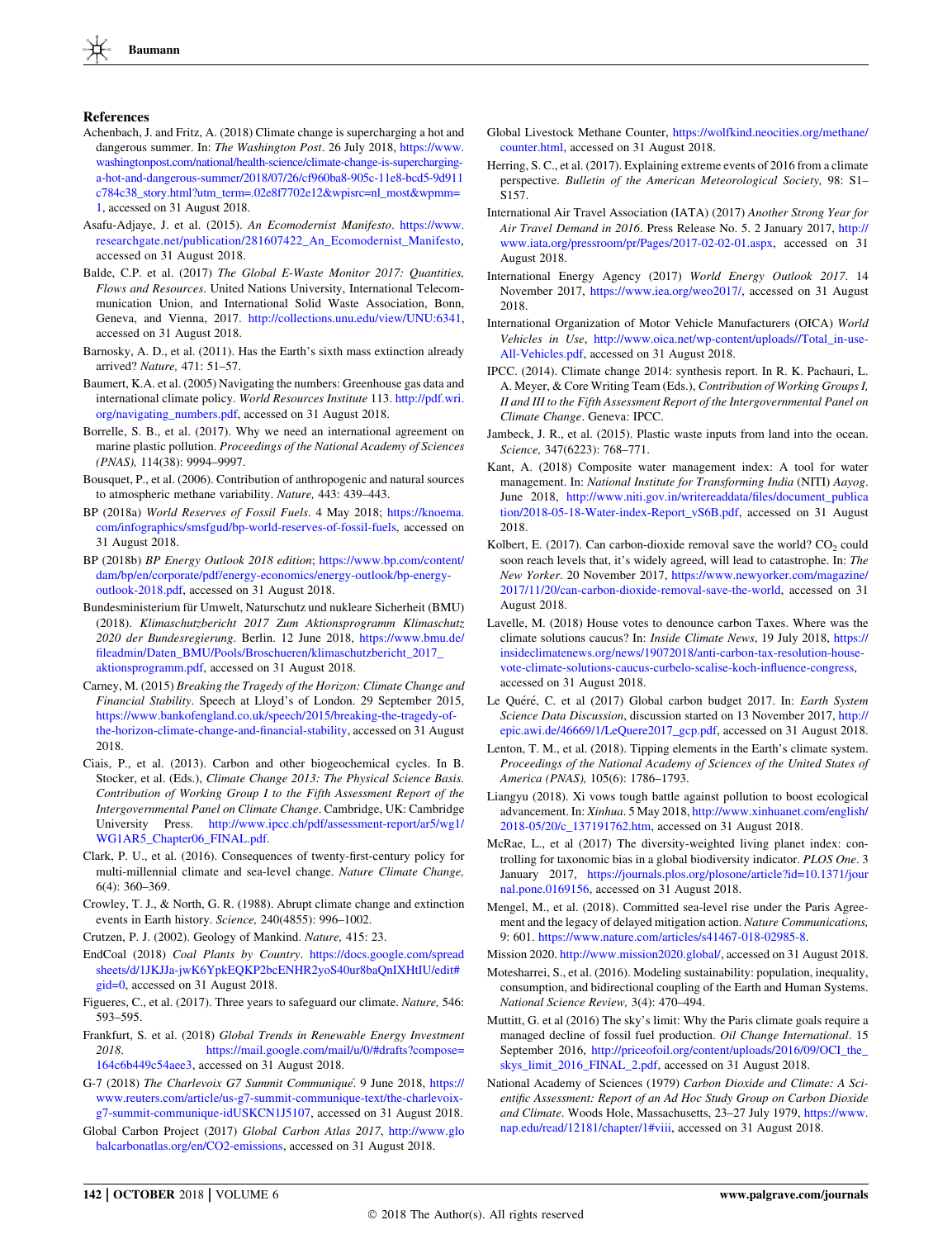- <span id="page-9-0"></span>Nauels, A., et al. (2017). Linking sea level rise and socioeconomic indicators under the Shared Socioeconomic Pathways. Environmental Research Letters, 12: 114002. [http://iopscience.iop.org/article/10.1088/1748-9326/](http://iopscience.iop.org/article/10.1088/1748-9326/aa92b6/pdf) [aa92b6/pdf.](http://iopscience.iop.org/article/10.1088/1748-9326/aa92b6/pdf)
- NOAA National Centers for Environmental Information (NCEI) (2018a) U.S. Billion-Dollar Weather and Climate Disasters – Time Series (2018), [https://www.ncdc.noaa.gov/billions/time-series,](https://www.ncdc.noaa.gov/billions/time-series) accessed on 31 August 2018.
- NOAA National Centers for Environmental Information (NCEI) (2018b) July 2018 was 4th warmest July on record for the globe Polar sea ice coverage remains smaller than normal. 20 August 2018, [http://www.noaa.gov/news/](http://www.noaa.gov/news/july-2018-was-4th-warmest-july-on-record-for-globe) [july-2018-was-4th-warmest-july-on-record-for-globe](http://www.noaa.gov/news/july-2018-was-4th-warmest-july-on-record-for-globe), accessed on 31 August 2018.
- Nolan, C., et al. (2018). Past and future global transformation of terrestrial ecosystems under climate change. Science, 361(6405): 920–923.
- Paris Agreement of 12 December 2015 (entered into force on 4 November 2016), [http://unfccc.int/paris\\_agreement/items/9485.php](http://unfccc.int/paris_agreement/items/9485.php), accessed on 31 August 2018.
- PlasticsEurope (2018) Plastics the Facts 2017, [https://www.plasticseurope.](https://www.plasticseurope.org/application/files/1715/2111/1527/Plastics_the_facts_2017_FINAL_for_website.pdf) [org/application/files/1715/2111/1527/Plastics\\_the\\_facts\\_2017\\_FINAL\\_for\\_](https://www.plasticseurope.org/application/files/1715/2111/1527/Plastics_the_facts_2017_FINAL_for_website.pdf) [website.pdf](https://www.plasticseurope.org/application/files/1715/2111/1527/Plastics_the_facts_2017_FINAL_for_website.pdf), accessed on 31 August 2018.
- Poore, J., & Nemecek, T. (2018). Reducing food's environmental impacts through producers and consumers. Science, 360(6392): 987–992.
- Raftery, A. E., et al. (2017). Less than 2 °C warming by 2100 unlikely. *Nature* Climate Change, 7: 637–641.
- Ripple, W. J., et al. (2013). Ruminants, climate change and climate policy. Nature Climate Change, 4: 2–5.
- Ripple, W. J., et al. (2017). World scientists' warning to humanity: A second notice. BioScience, 67(12): 1026–1028.
- Roberts, S. (2018) Kazuo Kashio, a founder of Casio Computer, Dies at 89. The New York Times. 20 June 2018, [https://www.nytimes.com/2018/06/20/](https://www.nytimes.com/2018/06/20/obituaries/kazuo-kashio-founder-casio-computer-dies-at-89.html%3fhpw%26rref%3dobituaries%26action%3dclick%26pgtype%3dHomepage%26module%3dwell-region%26region%3dbottom-well%26WT.nav%3dbottom-well) [obituaries/kazuo-kashio-founder-casio-computer-dies-at-89.](https://www.nytimes.com/2018/06/20/obituaries/kazuo-kashio-founder-casio-computer-dies-at-89.html%3fhpw%26rref%3dobituaries%26action%3dclick%26pgtype%3dHomepage%26module%3dwell-region%26region%3dbottom-well%26WT.nav%3dbottom-well) [html?hpw&rref=obituaries&action=click&pgtype=Homepage&module=](https://www.nytimes.com/2018/06/20/obituaries/kazuo-kashio-founder-casio-computer-dies-at-89.html%3fhpw%26rref%3dobituaries%26action%3dclick%26pgtype%3dHomepage%26module%3dwell-region%26region%3dbottom-well%26WT.nav%3dbottom-well) [well-region&region=bottom-well&WT.nav=bottom-well](https://www.nytimes.com/2018/06/20/obituaries/kazuo-kashio-founder-casio-computer-dies-at-89.html%3fhpw%26rref%3dobituaries%26action%3dclick%26pgtype%3dHomepage%26module%3dwell-region%26region%3dbottom-well%26WT.nav%3dbottom-well), accessed on 31 August 2018.
- Rockström, J. et al (2009) Planetary boundaries: Exploring the safe operating space for humanity. Ecology and Society, 14(2). [https://www.ecolo](https://www.ecologyandsociety.org/vol14/iss2/art32/) [gyandsociety.org/vol14/iss2/art32/](https://www.ecologyandsociety.org/vol14/iss2/art32/), accessed on 31 August 2018.
- Samenow, J. (2018). Red-Hot Planet: All-Time Heat Records have been Set All Over the World During the Past Week. The Washington Post, 5 July 2018, [https://www.washingtonpost.com/news/capital-weather-gang/wp/](https://www.washingtonpost.com/news/capital-weather-gang/wp/2018/07/03/hot-planet-all-time-heat-records-have-been-set-all-over-the-world-in-last-week/%3futm_term%3d.850ab1580a0b%26wpisrc%3dnl_most%26wpmm%3d1) [2018/07/03/hot-planet-all-time-heat-records-have-been-set-all-over-the](https://www.washingtonpost.com/news/capital-weather-gang/wp/2018/07/03/hot-planet-all-time-heat-records-have-been-set-all-over-the-world-in-last-week/%3futm_term%3d.850ab1580a0b%26wpisrc%3dnl_most%26wpmm%3d1)[world-in-last-week/?utm\\_term=.850ab1580a0b&wpisrc=nl\\_most&wpmm=](https://www.washingtonpost.com/news/capital-weather-gang/wp/2018/07/03/hot-planet-all-time-heat-records-have-been-set-all-over-the-world-in-last-week/%3futm_term%3d.850ab1580a0b%26wpisrc%3dnl_most%26wpmm%3d1) [1,](https://www.washingtonpost.com/news/capital-weather-gang/wp/2018/07/03/hot-planet-all-time-heat-records-have-been-set-all-over-the-world-in-last-week/%3futm_term%3d.850ab1580a0b%26wpisrc%3dnl_most%26wpmm%3d1) accessed on 31 August 2018.
- Schandl, H., et al. (2016). Decoupling global environmental pressure and economic growth: scenarios for energy use, materials use and carbon emissions. Journal of Cleaner Production, 132: 45–56.
- Sengupta, S. (2018a) 2018 is Shaping Up to be the Fourth-Hottest Year. Yet we're still not prepared for global warming. It's hot. But it may not be the new normal yet. Temperatures are still rising. In: The New York Times, 9 August 2018, [https://www.nytimes.com/2018/08/09/climate/summer](https://www.nytimes.com/2018/08/09/climate/summer-heat-global-warming.html%3femc%3dedit_th_180810%26nl%3dtodaysheadlines%26nlid%3d576001590810)[heat-global-warming.html?emc=edit\\_th\\_180810&nl=today](https://www.nytimes.com/2018/08/09/climate/summer-heat-global-warming.html%3femc%3dedit_th_180810%26nl%3dtodaysheadlines%26nlid%3d576001590810) [sheadlines&nlid=576001590810,](https://www.nytimes.com/2018/08/09/climate/summer-heat-global-warming.html%3femc%3dedit_th_180810%26nl%3dtodaysheadlines%26nlid%3d576001590810) accessed on 31 August 2018.
- Sengupta, S. (2018b) In India, Summer Heat May Soon Be Literally Unbearable. The New York Times 17 July 2018, [https://www.nytimes.com/](https://www.nytimes.com/2018/07/17/climate/india-heat-wave-summer.html) [2018/07/17/climate/india-heat-wave-summer.html](https://www.nytimes.com/2018/07/17/climate/india-heat-wave-summer.html), accessed on 31 August 2018.
- Shell Scenarios (2018) Sky: Meeting the Goals of the Paris Agreement, [https://www.shell.com/promos/meeting-the-goals-of-the-paris-agree](https://www.shell.com/promos/meeting-the-goals-of-the-paris-agreement/_jcr_content.stream/1521983847468/5f624b9260ef2625f319558cbb652f8b23d331933439435d7a0fc7003f346f94/shell-scenarios-sky.pdf) [ment/\\_jcr\\_content.stream/1521983847468/](https://www.shell.com/promos/meeting-the-goals-of-the-paris-agreement/_jcr_content.stream/1521983847468/5f624b9260ef2625f319558cbb652f8b23d331933439435d7a0fc7003f346f94/shell-scenarios-sky.pdf) [5f624b9260ef2625f319558cbb652f8b23d331933439435](https://www.shell.com/promos/meeting-the-goals-of-the-paris-agreement/_jcr_content.stream/1521983847468/5f624b9260ef2625f319558cbb652f8b23d331933439435d7a0fc7003f346f94/shell-scenarios-sky.pdf) [d7a0fc7003f346f94/shell-scenarios-sky.pdf,](https://www.shell.com/promos/meeting-the-goals-of-the-paris-agreement/_jcr_content.stream/1521983847468/5f624b9260ef2625f319558cbb652f8b23d331933439435d7a0fc7003f346f94/shell-scenarios-sky.pdf) accessed on 31 August 2018.
- Shue, H. (2018) Mitigation gambles: uncertainty, urgency and the last gamble possible. In: Philosophical Transactions of the Royal Society A, 2 April 2018, [http://rsta.royalsocietypublishing.org/content/roypta/376/2119/](http://rsta.royalsocietypublishing.org/content/roypta/376/2119/20170105.full.pdf) [20170105.full.pdf,](http://rsta.royalsocietypublishing.org/content/roypta/376/2119/20170105.full.pdf) accessed on 31 August 2018.
- Sivaram, V. (2018) Can't stop the shining solar power is the world's most promising clean energy solution, but governments must abandon outdated policies for it to succeed. Foreign Policy. 1 March 2018; [http://foreign](http://foreignpolicy.com/2018/03/01/cant-stop-the-shining/) [policy.com/2018/03/01/cant-stop-the-shining/](http://foreignpolicy.com/2018/03/01/cant-stop-the-shining/), accessed on 31 August 2018.
- Tack, J., et al. (2015). Effect of warming temperatures on US wheat yields. Proceedings of the National Academy of Sciences (PNAS), 112(22): 201415181. <http://www.pnas.org/content/112/22/6931>.
- The Carbon Tracker (updated August 2018), <https://climateactiontracker.org/> , accessed on 31 August 2018.
- The Guardian Carbon Countdown Clock is a sophisticated, real-time tool using the IPCC data and methodology, [https://www.theguardian.com/](https://www.theguardian.com/environment/datablog/2017/jan/19/carbon-countdown-clock-how-much-of-the-worlds-carbon-budget-have-we-spent) [environment/datablog/2017/jan/19/carbon-countdown-clock-how-much-](https://www.theguardian.com/environment/datablog/2017/jan/19/carbon-countdown-clock-how-much-of-the-worlds-carbon-budget-have-we-spent)
- [of-the-worlds-carbon-budget-have-we-spent,](https://www.theguardian.com/environment/datablog/2017/jan/19/carbon-countdown-clock-how-much-of-the-worlds-carbon-budget-have-we-spent) accessed on 31 August 2018. The World Bank (2018a) Data – Population, [https://data.worldbank.org/](https://data.worldbank.org/indicator/SP.POP.TOTL?locations=1W) [indicator/SP.POP.TOTL?locations=1W,](https://data.worldbank.org/indicator/SP.POP.TOTL?locations=1W) accessed on 31 August 2018.
- The World Bank (2018b) Data Life Expectancy at Birth, [http://data.world](http://data.worldbank.org/indicator/SP.DYN.LE00.IN) [bank.org/indicator/SP.DYN.LE00.IN](http://data.worldbank.org/indicator/SP.DYN.LE00.IN), accessed on 31 August 2018.
- The World Bank (2018c) Data World GDP in current dollars, [https://data.](https://data.worldbank.org/indicator/NY.GDP.MKTP.CD) [worldbank.org/indicator/NY.GDP.MKTP.CD,](https://data.worldbank.org/indicator/NY.GDP.MKTP.CD) accessed on 31 August 2018.
- The World Bank (2018d) Data Air Transport, Passengers Carried, [https://](https://data.worldbank.org/indicator/IS.AIR.PSGR) [data.worldbank.org/indicator/IS.AIR.PSGR,](https://data.worldbank.org/indicator/IS.AIR.PSGR) accessed on 31 August 2018.
- The World Bank (2018e) Data GDP per Capita, [https://data.worldbank.org/](https://data.worldbank.org/indicator/NY.GDP.PCAP.CD) [indicator/NY.GDP.PCAP.CD,](https://data.worldbank.org/indicator/NY.GDP.PCAP.CD) accessed on 31 August 2018.
- The World Bank (2018f) Data Electric power consumption per Capita. [https://data.worldbank.org/indicator/EG.USE.ELEC.KH.PC,](https://data.worldbank.org/indicator/EG.USE.ELEC.KH.PC) accessed on 31 August 2018.
- UNEP (2017) The Emissions Gap Report 2017. United Nations Environment Programme, Nairobi. 31 October 2017, [https://wedocs.unep.org/bitstream/](https://wedocs.unep.org/bitstream/handle/20.500.11822/22070/EGR_2017.pdf%3fsequence%3d1%26isAllowed%3dy) [handle/20.500.11822/22070/EGR\\_2017.pdf?sequence=1&isAllowed=y](https://wedocs.unep.org/bitstream/handle/20.500.11822/22070/EGR_2017.pdf%3fsequence%3d1%26isAllowed%3dy), accessed on 31 August 2018.
- UNFCCC (2018) China Meets 2020 Carbon Target Three Years Ahead of Schedule. UN Climate Change News, 28 March 2018, [https://unfccc.int/](https://unfccc.int/news/china-meets-2020-carbon-target-three-years-ahead-of-schedule) [news/china-meets-2020-carbon-target-three-years-ahead-of-schedule](https://unfccc.int/news/china-meets-2020-carbon-target-three-years-ahead-of-schedule), accessed on 31 August 2018.
- United Nations Treaty Collection, [https://treaties.un.org/Pages/ViewDetails.](https://treaties.un.org/Pages/ViewDetails.aspx%3fsrc%3dTREATY%26mtdsg_no%3dXXVII-7-d%26chapter%3d27%26clang%3d_en) [aspx?src=TREATY&mtdsg\\_no=XXVII-7-d&chapter=27&clang=\\_en](https://treaties.un.org/Pages/ViewDetails.aspx%3fsrc%3dTREATY%26mtdsg_no%3dXXVII-7-d%26chapter%3d27%26clang%3d_en), accessed on 31 August 2018.
- United Nations World Tourism Organization, ''All Countries: Inbound Tourism: Arrivals 1995–2016. (01.2018), [https://www.e-unwto.org/doi/](https://www.e-unwto.org/doi/abs/10.5555/unwtotfb0000270019952016201801) [abs/10.5555/unwtotfb0000270019952016201801,](https://www.e-unwto.org/doi/abs/10.5555/unwtotfb0000270019952016201801) accessed on 31 August 2018.
- Warren, R. et al (2018) Wildlife in a Warming World: The Effects of Climate Change on Biodiversity. World Wildlife Fund, 13 March 2018, [https://](https://c402277.ssl.cf1.rackcdn.com/publications/1149/files/original/WWF_-_Wildlife_in_a_Warming_World_-_2018_FINAL.pdf%3f1520886759) [c402277.ssl.cf1.rackcdn.com/publications/1149/files/original/WWF\\_-\\_](https://c402277.ssl.cf1.rackcdn.com/publications/1149/files/original/WWF_-_Wildlife_in_a_Warming_World_-_2018_FINAL.pdf%3f1520886759) [Wildlife\\_in\\_a\\_Warming\\_World\\_-\\_2018\\_FINAL.pdf?1520886759](https://c402277.ssl.cf1.rackcdn.com/publications/1149/files/original/WWF_-_Wildlife_in_a_Warming_World_-_2018_FINAL.pdf%3f1520886759), accessed on 31 August 2018.
- Weisse, M. and Dow G.E. (2018) 2017 was the Second-Worst Year on Record for Tropical Tree Cover Loss. World Resources Institute, 26 June 2018, [http://www.wri.org/blog/2018/06/2017-was-second-worst-year-record-tro](http://www.wri.org/blog/2018/06/2017-was-second-worst-year-record-tropical-tree-cover-loss) [pical-tree-cover-loss](http://www.wri.org/blog/2018/06/2017-was-second-worst-year-record-tropical-tree-cover-loss), accessed on 31 August 2018.
- Whitley, S. et al (2018) G7 Fossil Fuel Subsidy Scorecard Tracking the Phase-Out of Fiscal Support and Public Finance for Oil, Gas and Coal. Overseas Development Institute (ODI) June 2018, [https://www.odi.org/](https://www.odi.org/sites/odi.org.uk/files/resource-documents/12222.pdf) [sites/odi.org.uk/files/resource-documents/12222.pdf](https://www.odi.org/sites/odi.org.uk/files/resource-documents/12222.pdf), accessed on 31 August 2018.
- World Economic Forum (2018) The Global Risks Report 2018 (13th edition), [http://www3.weforum.org/docs/WEF\\_GRR18\\_Report.pdf,](http://www3.weforum.org/docs/WEF_GRR18_Report.pdf) accessed on 31 August 2018.
- World Health Organization (2018) 9 Out of 10 People Worldwide Breathe Polluted Air. News Release, 2 May 2018, [http://www.who.int/airpollution/](http://www.who.int/airpollution/en/) [en/](http://www.who.int/airpollution/en/), accessed on 31 August 2018.
- World Meteorological Organization (2018a) WMO Confirms 2017 Among the Three Warmest Years on Record. Press Release Number: 18-01-2018, 18 January 2018, [https://public.wmo.int/en/media/press-release/wmo-](https://public.wmo.int/en/media/press-release/wmo-confirms-2017-among-three-warmest-years-record)